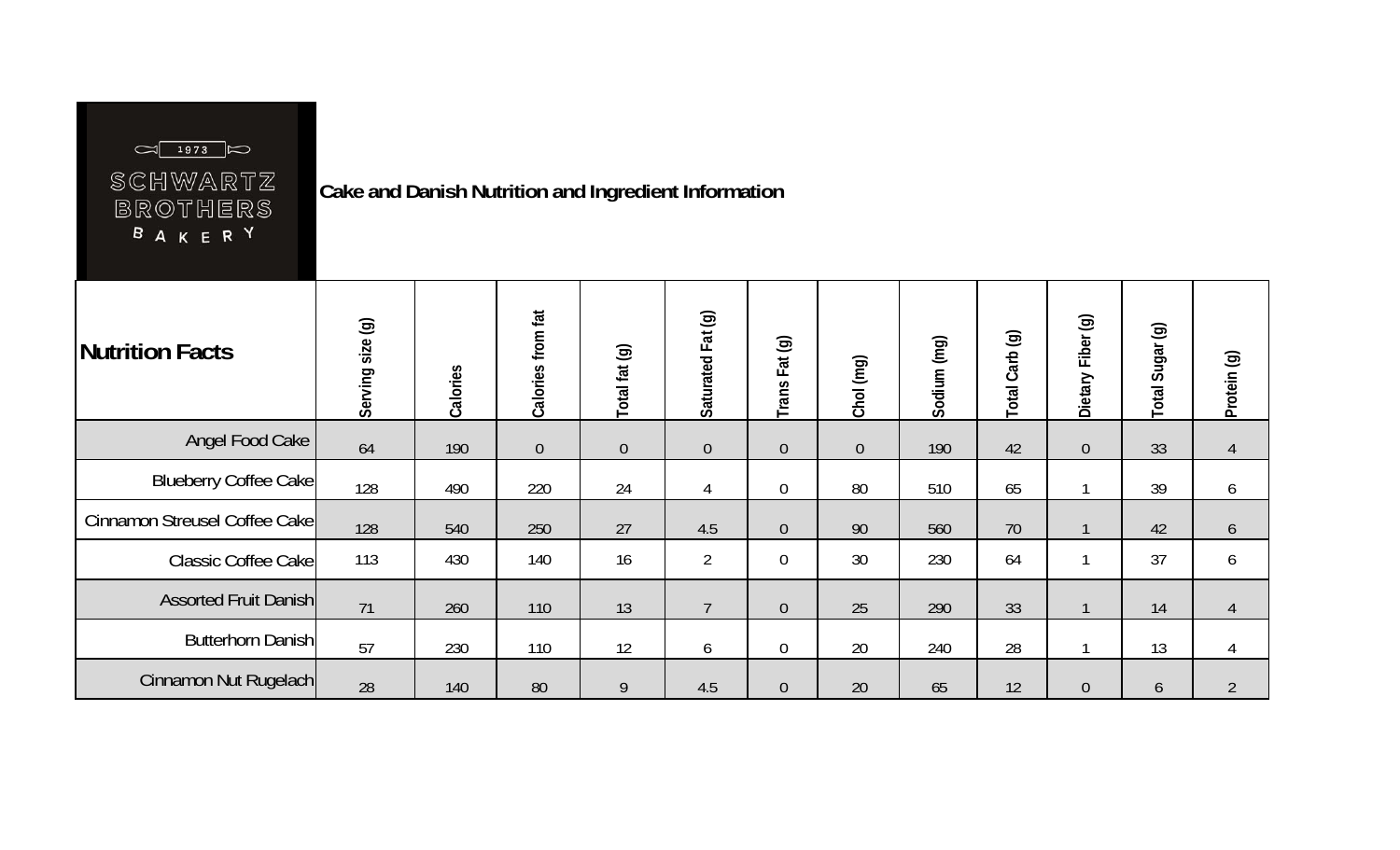## **Ingredients**

|                              |                               | Egg Whites (Liquid Egg White, Triethyl Citrate [Whipping Agent]), Sugar, Enriched Bleached Wheat Flour (Wheat Flour, Niacin, Reduced Iron, Thiamin<br>Angel Food Cake Mononitrate, Riboflavin, Folic Acid), Cream Of Tartar, Salt, Vanilla Extract (Water, Ethyl Alcohol, Vanilla Beans Extractives), Natural Almond Emulsion<br>(Water, Natural Flavors, Xanthan Gum, Citric Acid, Sodium Benzoate).                                                                                                                                                                                                                                                                                                 |
|------------------------------|-------------------------------|-------------------------------------------------------------------------------------------------------------------------------------------------------------------------------------------------------------------------------------------------------------------------------------------------------------------------------------------------------------------------------------------------------------------------------------------------------------------------------------------------------------------------------------------------------------------------------------------------------------------------------------------------------------------------------------------------------|
| Allergens                    | Contains Egg,<br>Milk, Wheat. | May Contain<br>Peanut,<br>Soy, Tree<br>Nuts.                                                                                                                                                                                                                                                                                                                                                                                                                                                                                                                                                                                                                                                          |
| <b>Blueberry Coffee Cake</b> |                               | Creme Cake Mix (Sugar, Bleached Enriched Wheat Flour [Niacin, Reduced Iron, Thiamine Mononitrate, Riboflavin, Folic Acid], Soybean Oil, Modified Food<br>Starch, Dried Whey [From Milk], Palm Oil, Leavening [Sodium Aluminum Phosphate, Sodium Bicarbonate], Emulsifier Blend [Propylene Glycol Monoester,<br>Soybean Oil, Mono & Diglycerides, Lecithin, BHA, Citric Acid], Wheat Gluten, Salt, Artificial Flavor, Sodium Stearoyl Lactylate), Whole Eggs, Blueberries,<br>Canola Oil, Water, Margarine (Palm Oil, Water, Soybean Oil, Salt, Whey [From Milk], Mono-And Diglycerides, Soybean Lecithin, Natural Flavor. Colored<br>With Beta Carotene, Vitamin A Palmitate Added), Sugar, Cinnamon. |
| Allergens                    | Contains Egg,<br>Milk, Wheat. | May Contain<br>Peanut,<br>Soy, Tree<br>Nuts.                                                                                                                                                                                                                                                                                                                                                                                                                                                                                                                                                                                                                                                          |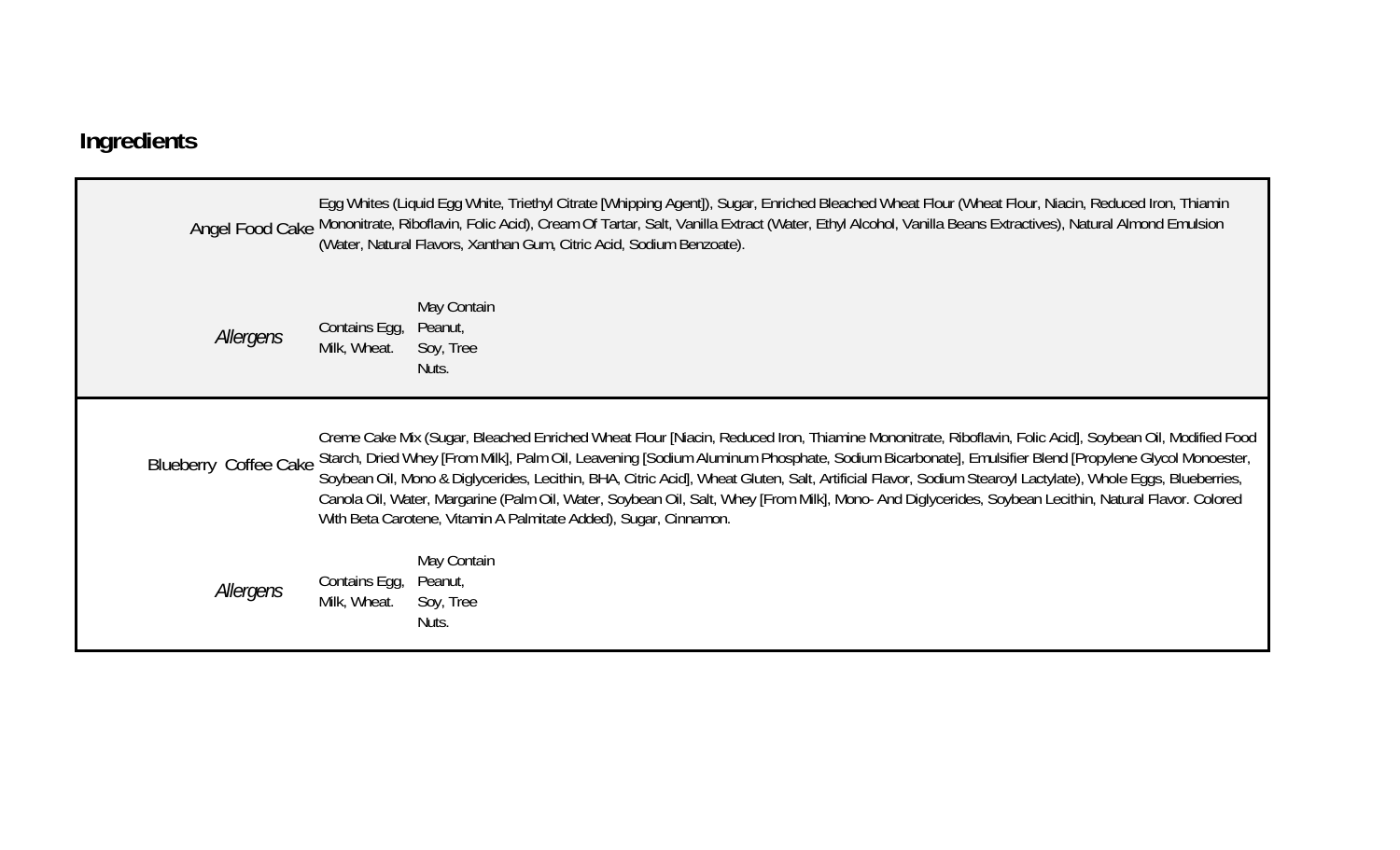Cinnamon Streusel Coffee Cake Starch, Dried Whey [From Milk], Palm Oil, Leavening [Sodium Aluminum Phosphate, Sodium Bicarbonate], Emulsifier Blend [Propylene Glycol Monoester, Creme Cake Base (Sugar, Bleached Enriched Wheat Flour [Niacin, Reduced Iron, Thiamine Mononitrate, Riboflavin, Folic Acid], Soybean Oil, Modified Food Soybean Oil, Mono Diglycerides, Lecithin, BHA, Citric Acid], Wheat Gluten, Salt, Artificial Flavor, Sodium Stearoyl Lactylate), Whole Eggs, Canola Oil, Water, Margarine (Palm Oil, Water, Soybean Oil, Salt, Whey [From Milk], Mono Diglycerides, Soy Lecithin, Natural Flavor, Beta Carotene [Color], Vitamin A Palmitate Added), Sugar, Cinnamon.

> *Allergens* Contains Egg, May Contain Contains Egg, Peanut, Soy, Tree Nuts.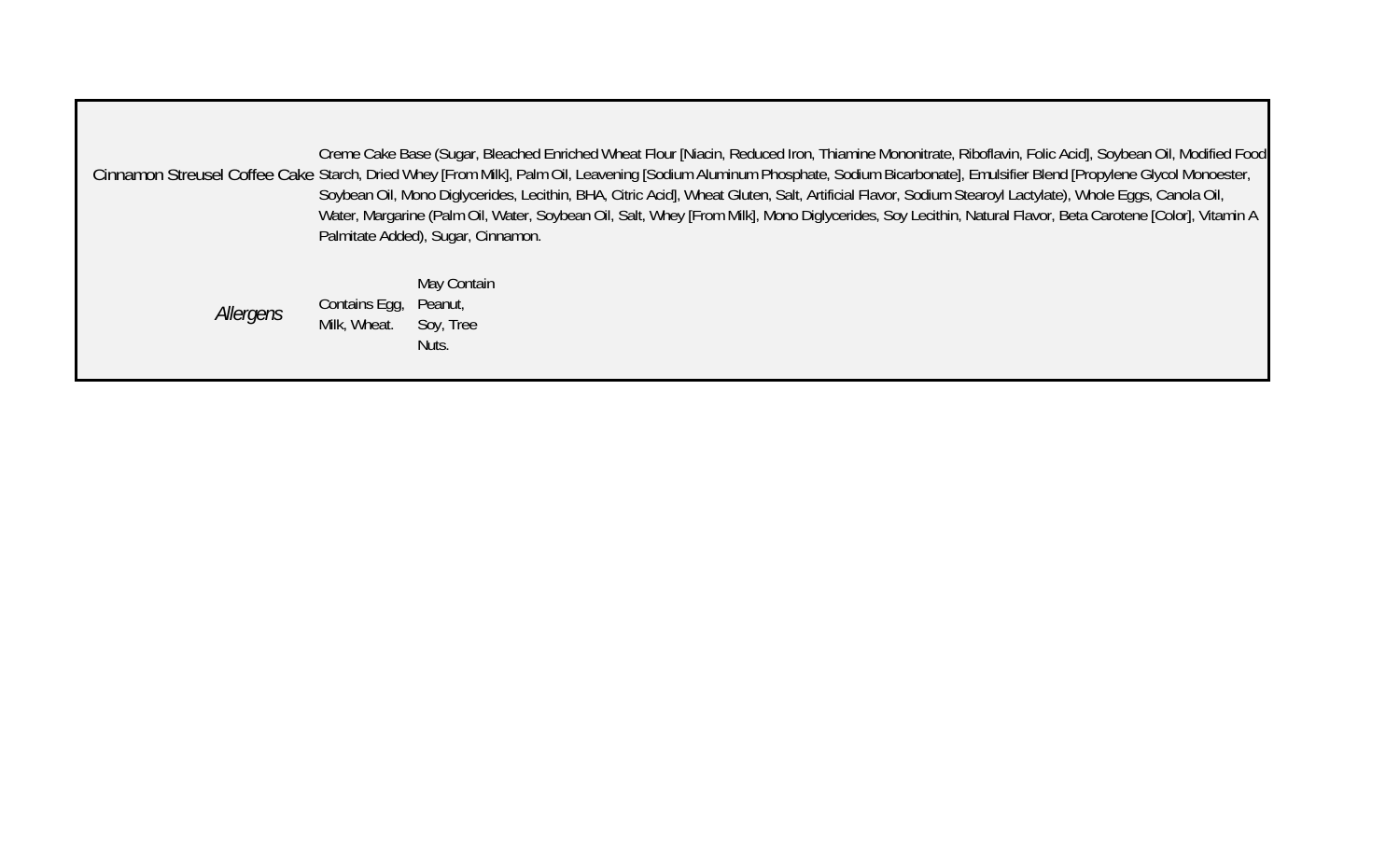| Enriched Unbleached Wheat Flour (Wheat Flour, Ascorbic Acid [Added As A Dough Conditioner], Enzyme [Added For Improved Baking], Niacin, Reduced<br>Classic Coffee Cake Iron, Thiamin Mononitrate, Riboflavin, Folic Acid), Buttermilk (Cultured Lowfat Milk, Salt), Sugar, Brown Sugar, Canola Oil, Whole Eggs, Pan Oil (Canola Oil,<br>Soy Lecithin, Wheat Starch, Silicon Dioxide, Natural Flavor), Vanilla Extract (Water, Ethyl Alcohol, Extractives Of Vanilla Beans), Cinnamon, Baking Soda |                                                                                                                                                                                                                                                                                                                                                                                                                                                                                                                                                                                                                                                                                                                                                                                                     |  |  |
|---------------------------------------------------------------------------------------------------------------------------------------------------------------------------------------------------------------------------------------------------------------------------------------------------------------------------------------------------------------------------------------------------------------------------------------------------------------------------------------------------|-----------------------------------------------------------------------------------------------------------------------------------------------------------------------------------------------------------------------------------------------------------------------------------------------------------------------------------------------------------------------------------------------------------------------------------------------------------------------------------------------------------------------------------------------------------------------------------------------------------------------------------------------------------------------------------------------------------------------------------------------------------------------------------------------------|--|--|
| Allergens                                                                                                                                                                                                                                                                                                                                                                                                                                                                                         | May Contain<br>Contains Egg,<br>Peanut,<br>Milk, Wheat.<br>Soy, Tree<br>Nuts.                                                                                                                                                                                                                                                                                                                                                                                                                                                                                                                                                                                                                                                                                                                       |  |  |
| <b>Assorted Fruit Danish</b>                                                                                                                                                                                                                                                                                                                                                                                                                                                                      | Danish Base (Enriched Flour [Wheat Flour, Niacin, Iron, Thiamine Mononitrate, Riboflavin, Folic Acid], Palm Shortening And Mono Diglycerides, Sugar,<br>Dextrose, Soy Flour, Salt, Nonfat Milk, Whey, Leavening [Sodium Acid Pyrophosphate, Sodium Bicarbonate], Beta Carotene [Color]), Water, Butter,<br>Powdered Sugar (Sugar, Cornstarch), Apricot Glaze (Sugar, Water, Apricot Puree, Gum Arabic, Agar-Agar, Sodium Benzoate And Potassium Sorbate<br>[Preservatives], Citric Acid, Calcium Carageenan), Palm Oil, Whole Eggs, Dough Conditioner (Wheat Flour, Mono Diglycerides, Guar Gum, Corn Syrup<br>Solids, Soybean Oil, Enzyme), Yeast, Corn Syrup, Gum Acacia, Canola Oil, Cardamom, Salt, Vanilla Extract (Water, Ethyl Alcohol, Vanilla Beans<br>Extractives), Modified Rice Starch. |  |  |
| Also Includes                                                                                                                                                                                                                                                                                                                                                                                                                                                                                     | Apple Danish: Apple Filling (Reconstituted Apples [Water, Evaporated Apples Preserved With Sulfur Dioxide And Sodium Sulfite], Sugar, Modified Corn<br>Starch, Citric Acid, Spices, Salt, Sodium Benzoate And Potassium Sorbate [Preservatives]),<br>Cherry Danish: Cherry Pie Filling (Cherries, Sugar, Water, Modified Corn Starch, Citric Acid, Sodium Benzoate And Potassium Sorbate (Preservatives),<br>Salt, Natural Flavor, Vegetable Juice [Color]),<br>Cream Cheese Danish: Cream Cheese Filling (Water, Cream Cheese, Sugar, Modified Corn Starch, Palm Oil, Natural Flavor, Salt, Sodium Benzoate And<br>Potassium Sorbate [Preservatives], Citric Acid, Lecithin, Polysorbate 60, Lactic Acid),                                                                                         |  |  |
| Allergens                                                                                                                                                                                                                                                                                                                                                                                                                                                                                         | May Contain<br>Contains Egg,<br>Peanut,<br>Milk, Wheat.<br>Soy, Tree<br>Nuts.                                                                                                                                                                                                                                                                                                                                                                                                                                                                                                                                                                                                                                                                                                                       |  |  |